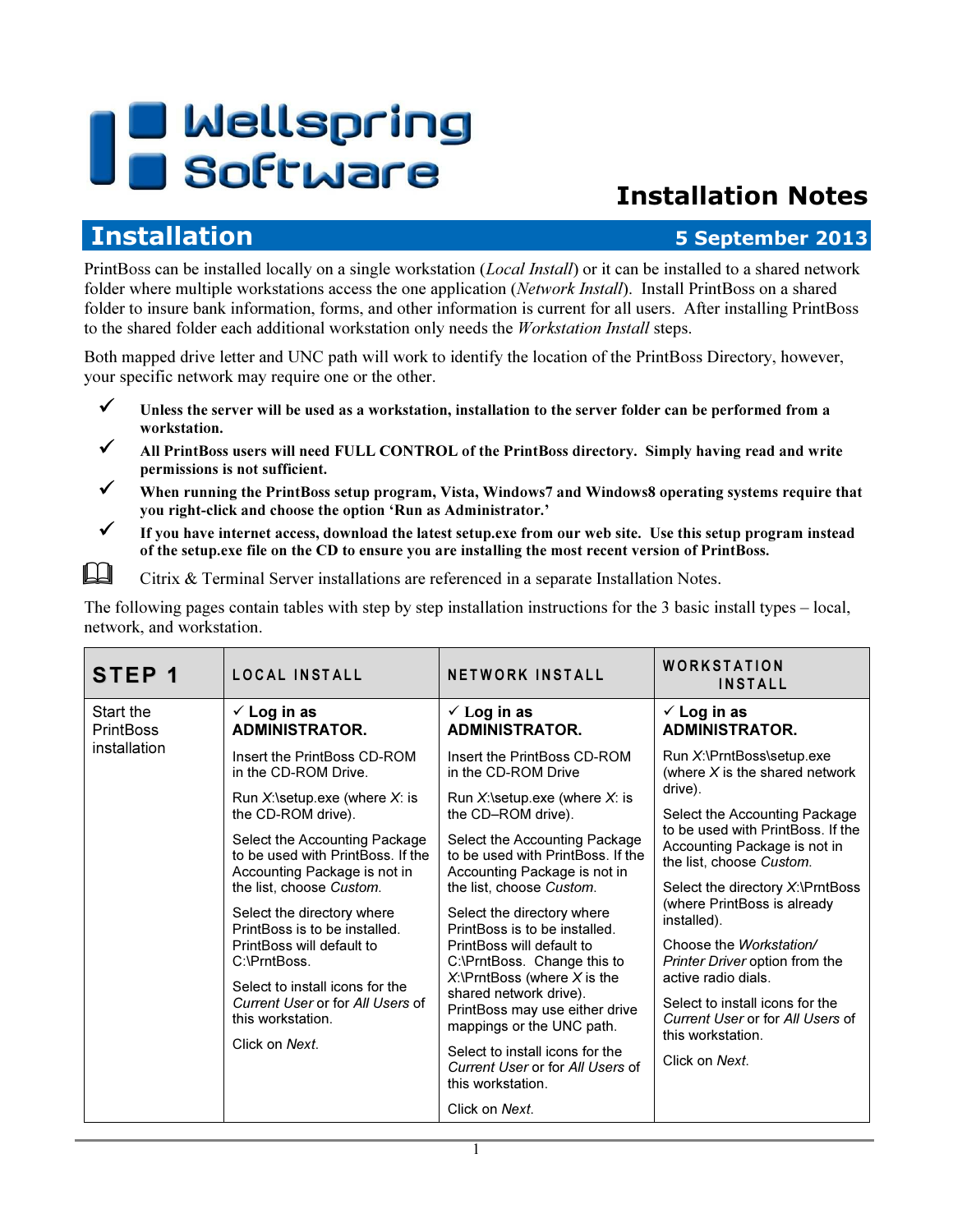| STEP <sub>2</sub>                                                    | LOCAL INSTALL                                                                                                                                                                                                                                                                                  | <b>NETWORK INSTALL</b>                                                                                                                                                                                                                                                                         | <b>WORKSTATION</b><br><b>INSTALL</b>                     |
|----------------------------------------------------------------------|------------------------------------------------------------------------------------------------------------------------------------------------------------------------------------------------------------------------------------------------------------------------------------------------|------------------------------------------------------------------------------------------------------------------------------------------------------------------------------------------------------------------------------------------------------------------------------------------------|----------------------------------------------------------|
| Registration &<br>Activation of the<br><b>PrintBoss</b><br>software. | Enter the Serial Number,<br>Options, and Registration Code<br>from the BLUE registration card<br>that came with the software.                                                                                                                                                                  | Enter the Serial Number,<br>Options, and Registration Code<br>from the BLUE registration card<br>that came with the software.                                                                                                                                                                  | This step is skipped. Already<br>registered & activated. |
|                                                                      | Enter the Company Name,<br>contact, and site that should<br>become permanent within the<br>PrintBoss software.                                                                                                                                                                                 | Enter the Company Name,<br>contact, and site that should<br>become permanent within the<br>PrintBoss software.                                                                                                                                                                                 |                                                          |
|                                                                      | Confirm the information and<br>save the registration.                                                                                                                                                                                                                                          | Confirm the information and<br>save the registration.                                                                                                                                                                                                                                          |                                                          |
|                                                                      | $\checkmark$ If the workstation has<br>internet access, click on<br>the online activation<br><b>option.</b> If the workstation does<br>not have internet access.<br>choose to e-mail or fax the<br>activation. PrintBoss will<br>function for 30 days without<br>activation (Evaluation Date). | $\checkmark$ If the workstation has<br>internet access, click on<br>the online activation<br><b>option.</b> If the workstation does<br>not have internet access.<br>choose to e-mail or fax the<br>activation. PrintBoss will<br>function for 30 days without<br>activation (Evaluation Date). |                                                          |

| <b>STEP 3</b>                 | LOCAL INSTALL                                                                                 | <b>NETWORK INSTALL</b>                                                                        | <b>WORKSTATION</b><br><b>INSTALL</b>        |
|-------------------------------|-----------------------------------------------------------------------------------------------|-----------------------------------------------------------------------------------------------|---------------------------------------------|
| Installation of<br>components | PrintBoss will automatically<br>select the components that are<br>needed. Leave the defaults. | PrintBoss will automatically<br>select the components that are<br>needed. Leave the defaults. | This step is skipped. Already<br>installed. |

| <b>STEP 4</b>                             | LOCAL INSTALL                                                                                                             | <b>NETWORK INSTALL</b>                                                                                                    | <b>WORKSTATION</b><br><b>INSTALL</b>                                                                                      |
|-------------------------------------------|---------------------------------------------------------------------------------------------------------------------------|---------------------------------------------------------------------------------------------------------------------------|---------------------------------------------------------------------------------------------------------------------------|
| <b>PrintBoss</b><br><b>Settings Saved</b> | PrintBoss will automatically<br>select the registry that is<br>needed. Typically, this is the<br>Local and User Registry. | PrintBoss will automatically<br>select the registry that is<br>needed. Typically, this is the<br>Local and User Registry. | PrintBoss will automatically<br>select the registry that is<br>needed. Typically, this is the<br>Local and User Registry. |

| <b>STEP 5</b>     | LOCAL INSTALL                                                                                                       | <b>NETWORK INSTALL</b>                                                                                              | <b>WORKSTATION</b><br><b>INSTALL</b>                 |
|-------------------|---------------------------------------------------------------------------------------------------------------------|---------------------------------------------------------------------------------------------------------------------|------------------------------------------------------|
| <b>View Notes</b> | Click on the VIEW NOTES<br>button.                                                                                  | Click on the VIEW NOTES<br>button.                                                                                  | This step is skipped. Already<br>viewed and printed. |
|                   | $\checkmark$ PRINT OUT THESE NOTES.<br>They will guide you through<br>steps specific for the<br>accounting package. | $\checkmark$ PRINT OUT THESE NOTES.<br>They will guide you through<br>steps specific for the<br>accounting package. |                                                      |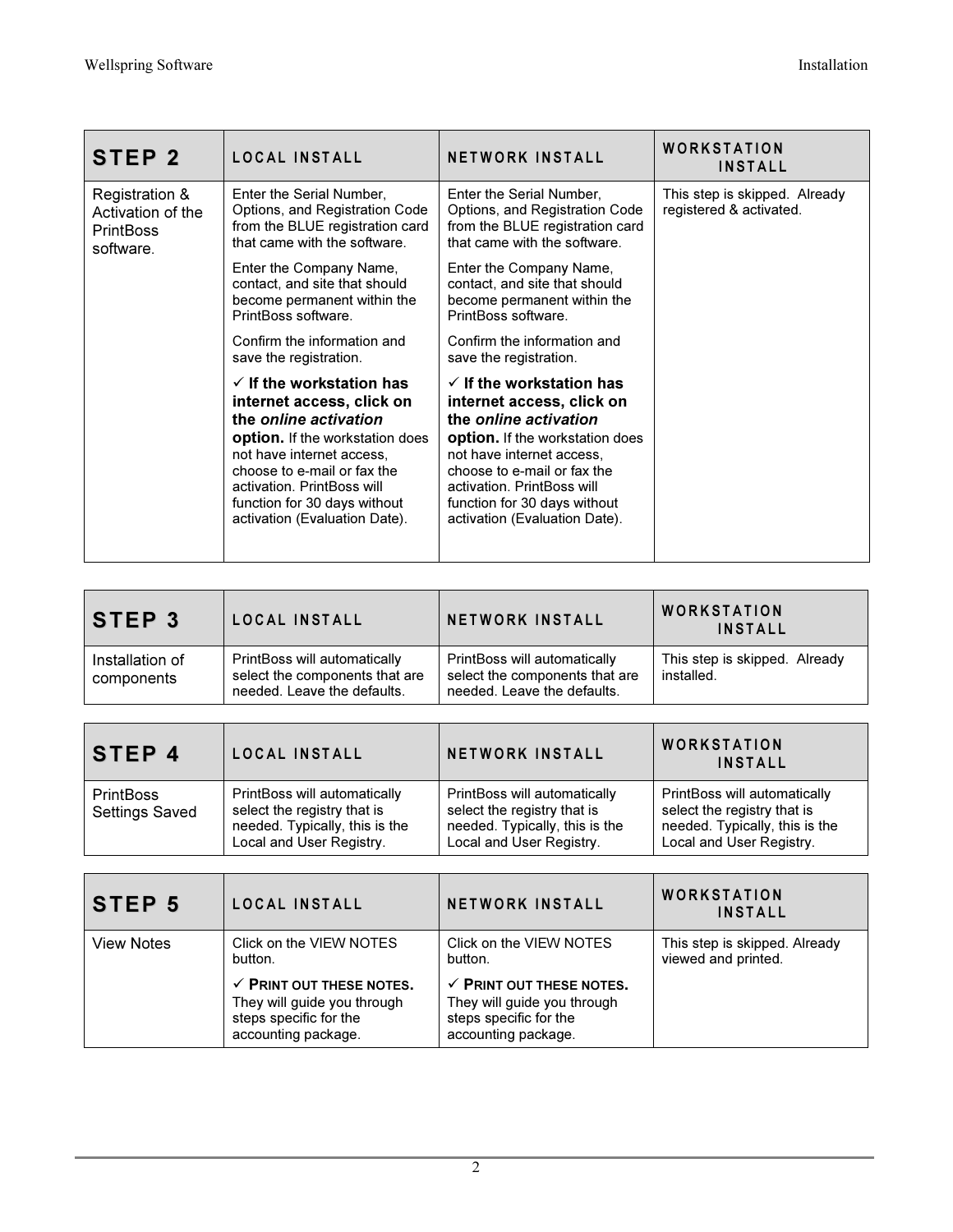| <b>STEP 6</b>                   | LOCAL INSTALL                                                                                             | <b>NETWORK INSTALL</b>                                                                                    | WORKSTATION<br><b>INSTALL</b>                                                           |
|---------------------------------|-----------------------------------------------------------------------------------------------------------|-----------------------------------------------------------------------------------------------------------|-----------------------------------------------------------------------------------------|
| Special Install<br><b>Steps</b> | If the SPECIAL INSTALL<br>STEPS button is active, click on<br>it.                                         | If the SPECIAL INSTALL<br>STEPS button is active, click on<br>it.                                         | If the accounting software is<br>installed locally, then this step<br>may be necessary. |
|                                 | Follow the instructions per the<br>NOTES just printed that are<br>specific for the accounting<br>package. | Follow the instructions per the<br>NOTES just printed that are<br>specific for the accounting<br>package. |                                                                                         |

| STEP 7                                     | LOCAL INSTALL                                                                                                                               | <b>NETWORK INSTALL</b>                                                                                                                      | <b>WORKSTATION</b><br><b>INSTALL</b>                                                                                                        |
|--------------------------------------------|---------------------------------------------------------------------------------------------------------------------------------------------|---------------------------------------------------------------------------------------------------------------------------------------------|---------------------------------------------------------------------------------------------------------------------------------------------|
| Install the<br>PrintBoss printer<br>driver | Select to install the PrintBoss50<br>printer driver. The installation<br>will automatically select the<br>best choice for this workstation. | Select to install the PrintBoss50<br>printer driver. The installation<br>will automatically select the<br>best choice for this workstation. | Select to install the PrintBoss50<br>printer driver. The installation<br>will automatically select the<br>best choice for this workstation. |
|                                            | Click on Finish.                                                                                                                            | Click on Finish.                                                                                                                            | Click on Finish.                                                                                                                            |
|                                            | Restart the computer or restart<br>the Print Spooler if the<br>PrintBoss 50 driver was<br>installed.                                        | Restart the computer or restart<br>the Print Spooler if the<br>PrintBoss 50 driver was<br>installed.                                        | Restart the computer or restart<br>the Print Spooler if the<br>PrintBoss 50 driver was<br>installed.                                        |
|                                            | For more information about the<br>differences between the<br>PrintBoss50 drivers, please see<br>the support documents on our<br>web site.   | For more information about the<br>differences between the<br>PrintBoss50 drivers, please see<br>the support documents on our<br>web site.   | For more information about the<br>differences between the<br>PrintBoss50 drivers, please see<br>the support documents on our<br>web site.   |

| STEP 8                                                      | LOCAL INSTALL                                                                                           | <b>NETWORK INSTALL</b>                                                                                  | <b>WORKSTATION</b><br><b>INSTALL</b>        |
|-------------------------------------------------------------|---------------------------------------------------------------------------------------------------------|---------------------------------------------------------------------------------------------------------|---------------------------------------------|
| <b>Setup PrintBoss</b><br>for the<br>Accounting<br>Software | Follow the <i>Installation Notes</i> to<br>setup PrintBoss specifically for<br>the Accounting Software. | Follow the <i>Installation Notes</i> to<br>setup PrintBoss specifically for<br>the Accounting Software. | This step is skipped. Already<br>installed. |

| STEP 9           | LOCAL INSTALL                           | <b>NETWORK INSTALL</b>                  | <b>WORKSTATION</b><br><b>INSTALL</b>    |
|------------------|-----------------------------------------|-----------------------------------------|-----------------------------------------|
| Setup Accounting | Follow the <i>Installation Notes</i> to | Follow the <i>Installation Notes</i> to | Follow the <i>Installation Notes</i> to |
| Software for     | setup the Accounting Software           | setup the Accounting Software           | setup the Accounting Software           |
| <b>PrintBoss</b> | to interface with PrintBoss.            | to interface with PrintBoss.            | to interface with PrintBoss.            |